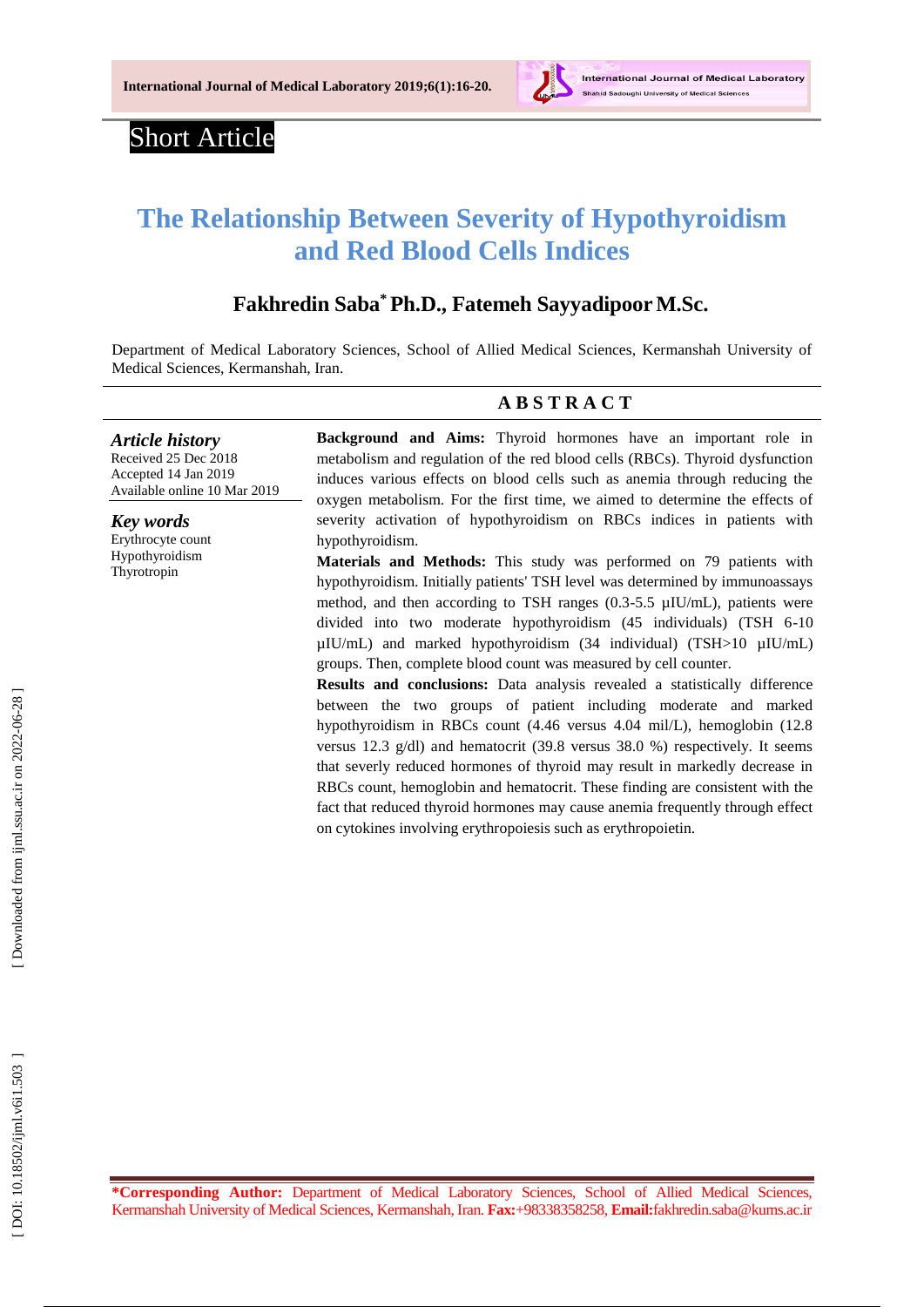## **Introduction**

Follicles of thyroid gland store thyroid hormones including 3,5,3 triiodothyronine (T3) and thyroxin (T4) and release these hormones when thyroid stimulating hormone (TSH) is secreted by anterior pituitary. Thyroid hormones play an important role in various mechanisms including protein synthesis, bone maturation, and hematopoiesis in the bone marrow [1]. Nearly all tissue s require thyroid hormone. Increased metabolic demand need s more erythropoiesis and blood oxygen capacity. Thyroid hormones affect tissues with high oxygen consumption thiough increased erythropoiesis. Erythropoietin (EPO) is the main physiological stimulator for erythropoiesis. The major EPO production sites are kidneys in adults [2]. Thyroid hormones have a direct effect on kidney functions and secretion of EPO. Studies have demonstrated thyroid -stimulate d EPO through increased expression of Hif-1 $\alpha$  [3]. There are elements of Hif-1α on EPO gene. Moreover, thyroid hormones increase the kidney blood flow and glomerular filtration rate. Therefore, hypothyroidism is associated with glomerulo nephritis and chronic kidney disease and result s in reduced erythropoietin. Studies have demonstrated that T4, T3 -stimulated human red blood cells (RBC s ) is accompanied by Ca2 + -ATPase activity and increased calcium efflux in erythrocyte [ 4 ].

Hypothyroidism is diagnosed by increased TSH and normal and/or decreased value of T4 or T3. Thyroid dysfunction induces various effects on blood cells such as anemia

(normochromic -normocytic, hypochromic microcytic or macrocytic). Moreover, a slightly depressed white blood cells (WBCs) count has been observed in hypothyroid patients [ 5 ]. Hypoplasia of hematological cells in hypothyroidism has also been reported. However, effects of hypothyroidism severity on RBC count and RBC indices have not yet been investigated. Furthermore, due to the high prevalence of thyroid disorders in Iranian population [ 6 ], this study was conducted to highlight the association of thyroid hormones and anemia, with particular emphasis on RBC count, hemoglobin and hematocrit. For the first time, we assessed the improvement of moderate cases and those with the highest TSH levels in RBCs indices.

## **Material s and Methods**

This study was performed on 79 patients with hypothyroidism. Reference range for TSH was 0.3 -5.5 µIU/mL; hence, we divided patients in two groups including 45 moderate hypothyroid (TSH>5.5 µIU/mL) and 35 marked hyperthyroid (TSH>10 µIU/mL). Two ml uncoagulated sample and Ethylenediamine tetraacetic acid (EDTA) anti coagulated were taken from each patient to assay hormone test and complete blood cell count (CBC) respectively. TSH level of the patients was determined by immunoassays method (Elecsys instrument), and CBC was measured by Sysmex (kx 21N Japan).

Statistical analysis was performed by SPSS software. Statistical independent T test was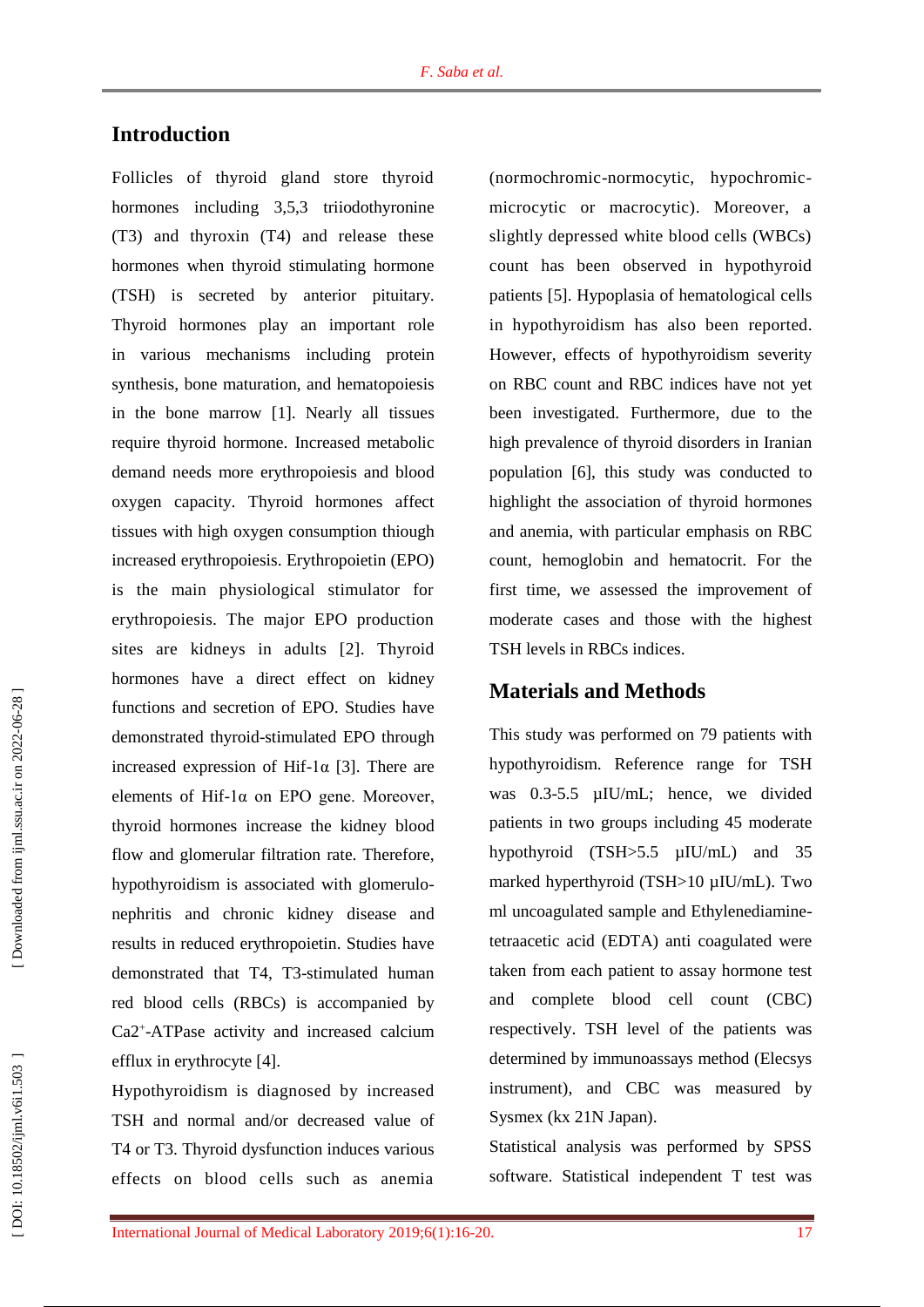used to evaluate the significance of differences between the two groups. P-value<0.05 was considered as a significant index .

### **Results and Discussion**

In 45 patients affected with moderate hypo thyroidism, mean age was 15.3 years (4 min; minimum, 42 max; maximum) with 26 and 19% female and male respectively. Moreover, mean age in 35 patients in the hyperthyroid group was 14.8 (6 min, 38 max) with 18 and 16% female and male respectively.

Comparison of the value of TSH in the two hypothyroidism groups was as follows: mean of 7.81 µIU/mL (min 6.2, max 10.32) and 28.83 µIU/mL (min 11.31, max 53.51) in a slight and sever es cases of TSH respectively. Data analysis between the two groups of patient s revealed statistical difference in RBC counts, hemoglobin and hematocrit. RBC counts in all patients in the two state s including moderate and marked hypothyroid showed significant difference with 4.46 and 4.04 mil/L, respectively. Moreover , hemoglobin and hematocrit (HCT ) were of statistically significant difference between the two groups (P-value<0.05). The hemoglobin value of moderate hypothyroidism was 12.8 and 12.3 for patients with sever e hypothyroidism. HCT was 39.8 and 38.0 in the patients with various severity hypothyroidisms. However, no difference was observed for other RBC indice s including mean corpuscular volume (MCV), mean corpuscular hemoglobin (MCH), mean corpuscular hemoglobin concentration (MCHC), and red cell distribution width (RDW) (P -value>0.05) (Table 1 and Fig. 1).

The endocrine system, along with the immune systems and the central nervous, is responsible for the maintenance of hemostasis by mediating the internal environment. Like cytokines, hormones are involved in reproduction, growth and development of hematopoietic stem cells. Studies on patients suffering from hypothyroid has demonstrated marked reduction of RBC mas per Kg of body weight due to decline in erythropoetic activity of bone marrow and decreased count of erythroid cells [ 7 ].

| <b>Index</b>                                        | <b>Moderate Hypothyroidism</b> | <b>Marked Hyperthyroidism</b> | <b>P-value</b> |
|-----------------------------------------------------|--------------------------------|-------------------------------|----------------|
| Red blood cells (count $\times 10^9$ )              | $4.46 \pm 0.25$                | $4.04 + 0.42$                 | 0.02           |
| Hemoglobin $(g/dl)$                                 | $12.8 \pm 0.32$                | $12.3 + 0.37$                 | 0.024          |
| Mean corpuscular hemoglobin (pg)                    | $28.6 + 2.2$                   | $28.2 + 2.37$                 | 0.13           |
| Mean corpuscular hemoglobin<br>concentration (g/dl) | $31.1 \pm 2.3$                 | $30.6 \pm 1.95$               | 0.1            |
| <b>Mean corpuscular volume (fl)</b>                 | $82.6 + 6.78$                  | $79.6 + 5.2$                  | 0.08           |
| <b>Hematocrit</b> $(\% )$                           | $39.8 \pm 1.68$                | $38.0 + 3.1$                  | 0.01           |
| Red cell distribution width $(\%)$                  | $13.1 \pm 1.6$                 | $13.7 + 1.48$                 | 0.16           |

**Table 1.** Comparison between blood cells count and RBC indices in patients with moderate and marked hypothyroidism

Data are presented as Mean±SD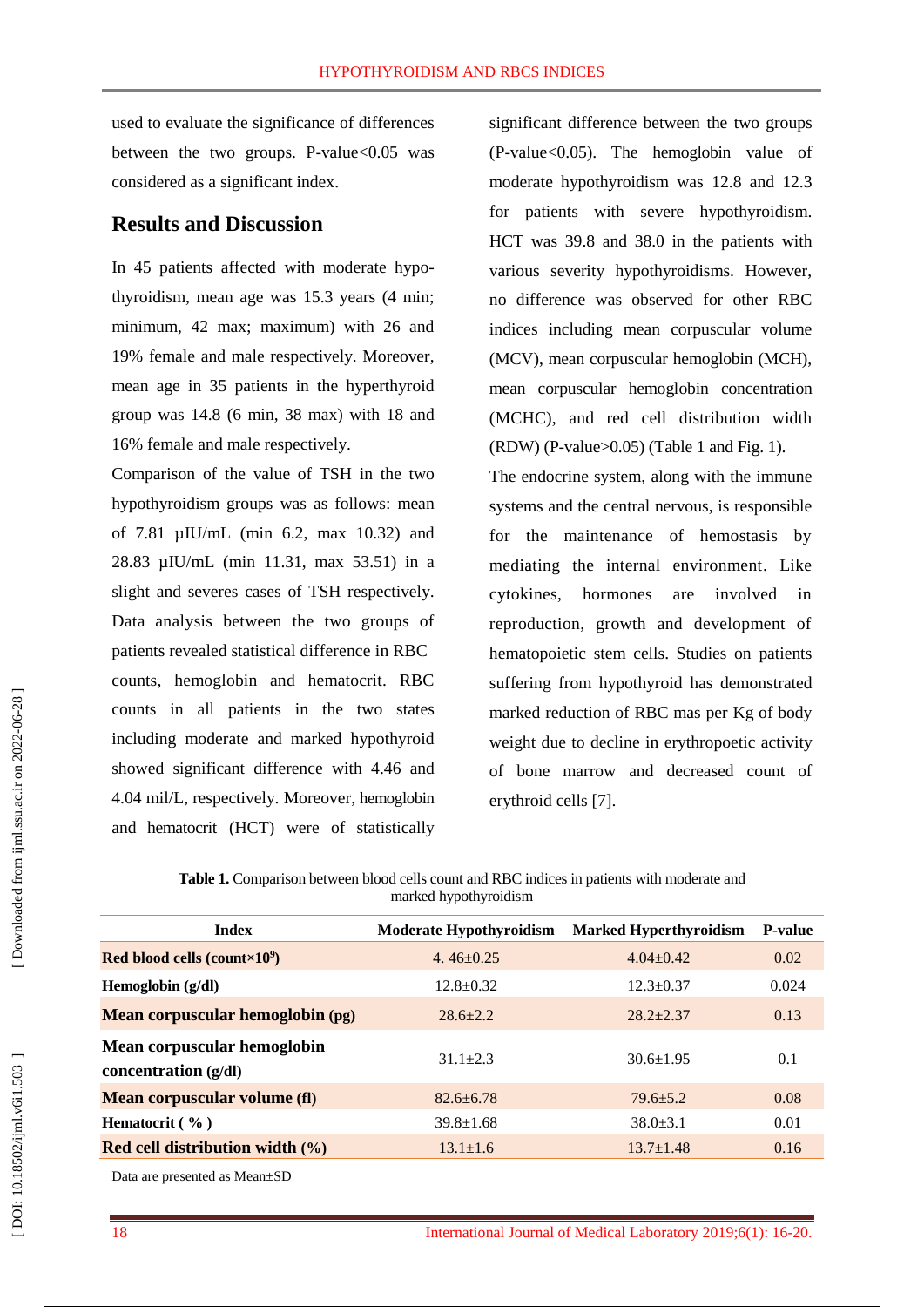

**Fig . 1 .** Red blood cells (RBCs) parameters in patients with moderate and marked hypothyroidism. RBCs count $\times$ 10<sup>9</sup>, hemoglobin (g/dl) and hematocrit (%) between two groups are significantly different. \*p<0.05.

Previous studies have investigate d hypothyro idism and healthy individuals and/ or two groups including subjects with hypothyroidism and hyperthyroidism [ 8 ]. M'Rabet -Bensalah et al . reported that anemia is most observed in overt hypothyroidism (7.7%) [ 9 ]. Moreover, Omar et al . showed higher incidence of anemia accompanying hypothyroidism 57.1% [10 ] . However, we studied two groups including moderate and marked hypothyro idism cases. We demonstrated thyroid hormone influence on the rate of RBC and hemoglobin production and hematocrite. Thyroid hormones have been indicated to act directly on hematopoietic production. Studies have shown that T3 has a direct role in erythroid proliferation. As mentioned above, thyroid hormone ha s direct and indirect effect on erythroid progenitors. A moderate decrease in serum folate was observed in the patient s

suffering from hypothyroidism. Reduced serum folate can lead to increased MCV [11]. However, we observed normal MCV in the 2 groups of our study. There may be compensatory mechanisms in sustaining normal MCV.

The causes of anemia-related to hypothyroidism are various . For example Banday and el al . showed that iron deficiency occurr s in hypothyroidism [1 2 ]. However, primary causes of anemia, especially in marked hypothyroidism are mandatory to be detected. The current study showed that significantly reduced hormones of thyroid can result in markedly decrease in RBC count, hemoglobin and HCT. These finding are consistent with the fact that reduced thyroid hormones can lead to anemia generally through affecting cytokines involved in erythropoiesis such as erythropoietin.

[Downloaded from ijml.ssu.ac.ir on 2022-06-28]